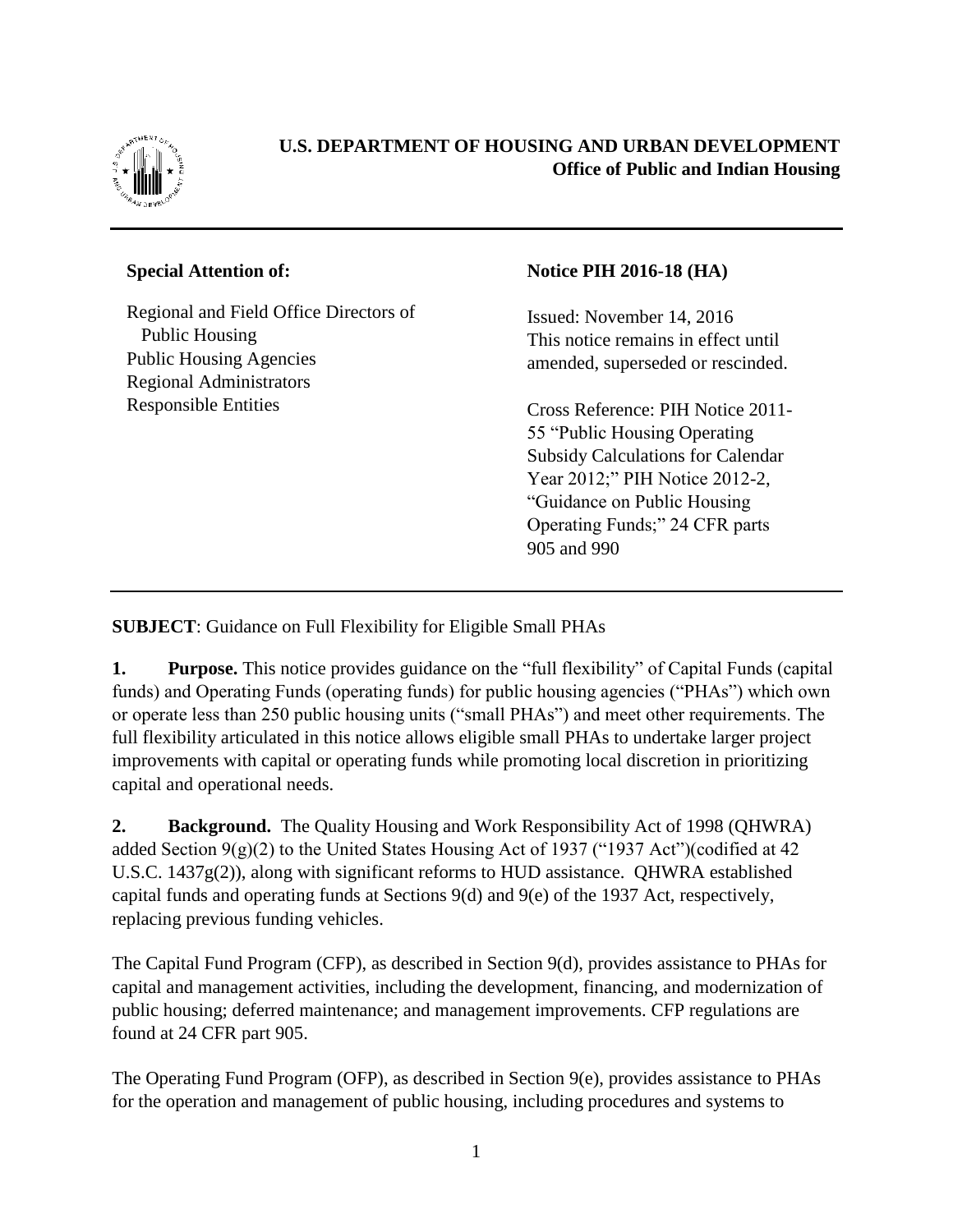maintain and ensure efficient management; routine preventative maintenance; energy costs associated with public housing; and the costs of repaying (together with rent contributions) debt incurred to finance the rehabilitation and development of public housing units. OFP regulations are found at 24 CFR part 990.

Section  $9(g)(2)$  of the 1937 Act ("Full Flexibility for Small PHAs"), permits any PHA that owns or operates less than 250 public housing units, is not designated as a troubled agency, and is, in the determination of the Secretary, operating and maintaining its public housing in a safe, clean, and healthy condition, to use its operating and capital funds flexibly to fund any eligible activities under either funding stream, regardless of the fund from which the amounts were allocated and provided.

The Housing Opportunity Through Modernization Act of 2016 (HOTMA) amended the 1937 Act to allow all PHAs, including PHAs owning or operating 250 or more units, to use up to 20 percent of their operating fund allocations for activities that are eligible under CFP. HOTMA also authorizes PHAs to establish a Replacement Reserve to fund CFP activities. Amendments under HOTMA will be addressed and implemented in future guidance and regulations.

**3. Applicability.** This guidance applies to any PHA that owns or operates less than 250 public housing dwelling units and is not designated as a troubled PHA, pursuant to section  $6(j)(2)$  of the 1937 Act. PHAs meeting this standard are referred to as "eligible small PHAs" throughout this notice.

For the purposes of this notice, "public housing dwelling units" refers to public housing units under an Annual Contributions Contract with HUD ("ACC Units".) Dwelling units temporarily used for non-dwelling purposes (e.g., units in Non-Dwelling and Non-Dwelling Special Use occupancy statuses in HUD systems) are counted as public housing dwelling units.

PHAs achieving an overall score under the Public Housing Assessment System (PHAS) of less than 60 percent are designated as troubled and referred to as "Overall Troubled." PHAs receiving less than 50 percent under the CFP indicator of PHAS are also designated as troubled and referred to as "Capital Fund Troubled." Small PHAs designated as Overall Troubled, Capital Fund Troubled, or both, are ineligible for the flexibilities described in this notice. PHAs achieving an overall score under the Section Eight Management Assessment Program (SEMAP) of less than 60% are designated as troubled and referred to as "SEMAP Troubled." PHAs that are only SEMAP Troubled are not excluded from exercising full flexibility.

Eligible small PHAs may use operating funds and capital funds as outlined by sections 9(d), 9(e),  $9(g)$ , and  $9(1)$  of the 1937 Act, HUD regulations and notices. Moving to Work agencies have flexibilities in accordance with their Moving to Work agreements.

**4. Capital Funds for Operating Expenditures.** 24 CFR 905.314(l)(2) allows eligible small PHAs to use up to 100% of a CFP grant for OFP activities if the PHA does not have debt service payments, significant capital needs or emergency needs. For eligible small PHAs, transfers of capital funds are enacted through the assignment of funds to budget line item (BLI) 1406-Operations in HUD's Line of Credit Control System (LOCCS).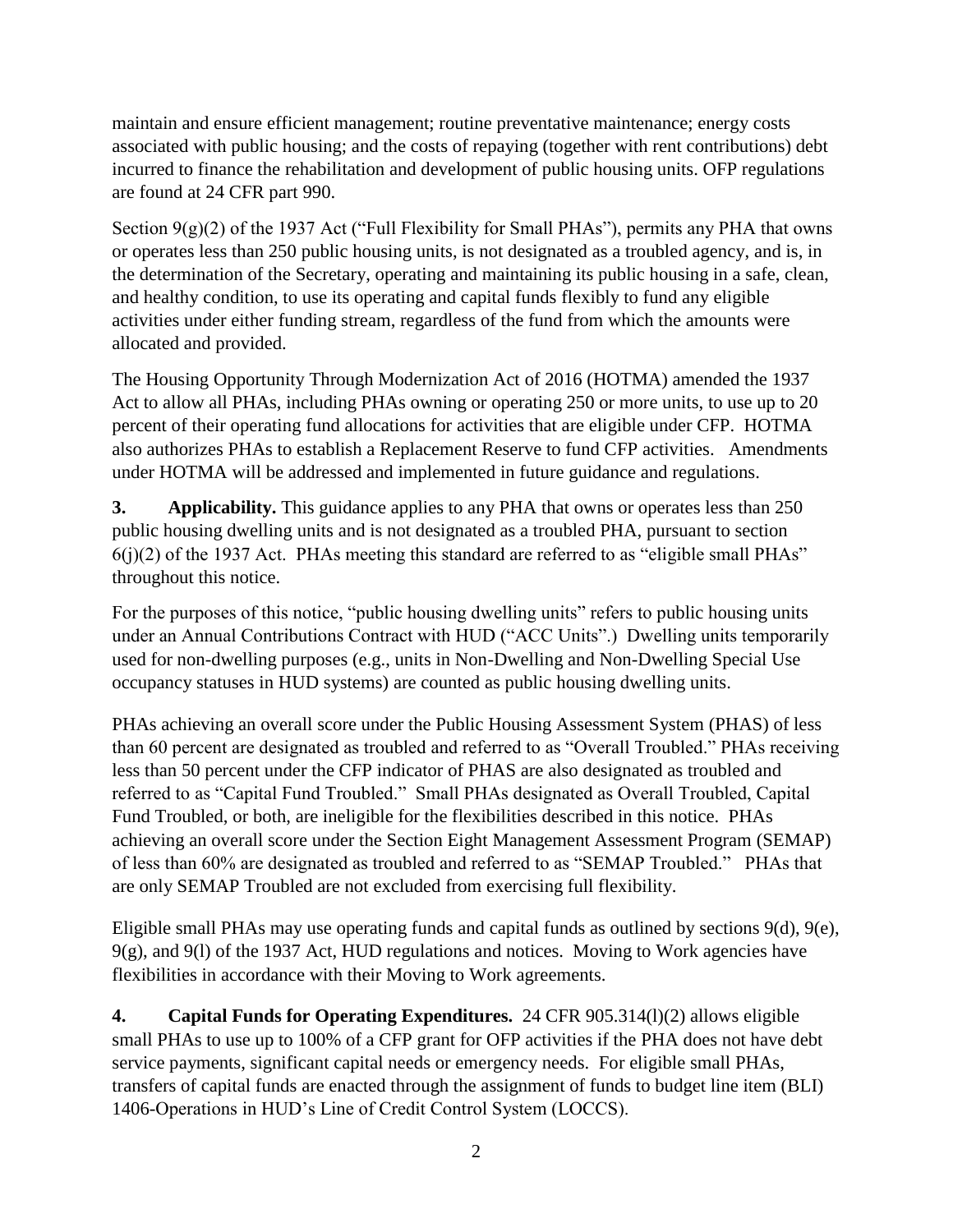Debt service payments include any annual contributions pledged for payment of bonds or notes through the Capital Fund Financing Program (CFFP). PHAs with any such obligations are ineligible to exercise full flexibility of capital and operating funds.

Regulations require eligible small PHAs to plan and budget for significant CFP needs prior to using capital funds for operating fund expenditures, pursuant to submission requirements at 24 CFR 905.300. Eligible small PHAs seeking to exercise full flexibility must have an approved CFP 5-Year Action Plan (Form HUD-50075.2) that indicates the amount of each grant they intend to use for operating fund expenditures. In addition, eligible small PHAs seeking to exercise full flexibility must submit a capital fund budget (Form HUD-50075.1 and formerly referred to as an Annual Statement) for each year, including as a work item the transfer of capital funds to operations for any applicable years.

Consistent with 24 CFR 905.300(b)(1)(i), except in the case of emergency/disaster work, the PHA cannot use capital funds on any work that is not included in a HUD-approved CFP 5-Year Action Plan and its amendments. If, during a field office review, HUD determines an eligible small PHA has significant immediate capital needs (such as replacement of roof, HVAC, plumbing or sewer, kitchen or bathroom fixtures), or any work that requires a significant investment of capital funds where deferment is likely to result in an emergency situation if not addressed immediately, or extending the useful life of a system is no longer cost effective, then that PHA is ineligible to exercise full flexibility. Prior to using capital funds for eligible operating fund activities, PHAs must comply with any applicable requirements for an environmental determination by a responsible entity under 24 CFR part 50 or by HUD under 24 CFR part 58.

HUD uses various assessments to determine whether a PHA has significant capital needs, including, but not limited to, REAC Physical Assessment Sub-System (PASS) scores, site visits, and comparisons of PHA spending and performance relative to regional levels. If HUD determines the PHA has significant capital needs and is ineligible to exercise full flexibility under Section 9(g)(2) of the 1937 Act, the PHA must submit a revised 5-Year Action Plan.

Eligible small PHAs must complete a thorough assessment of their capital needs prior to completing the 5-Year Action Plan and accurately reflect those needs in the capital fund submission.

For eligible small PHAs, transfers of capital funds are enacted through the assignment of funds to BLI 1406 in LOCCS and are vouchered in order to be considered obligated for capital fund purposes. Once funds are vouchered and disbursed from LOCCS, they are considered obligated and expended for capital fund purposes, effectively becoming operating funds, and may be used for any eligible expenditures under 24 CFR part 990, including eligible capital fund expenditures per Section 9(g) of the 1937 Act.

Small PHAs ineligible to exercise full flexibility under Section  $9(g)(2)$  are subject to the 20% limitation on transfers of capital funds to operations described at Section  $9(g)(1)$ . However, note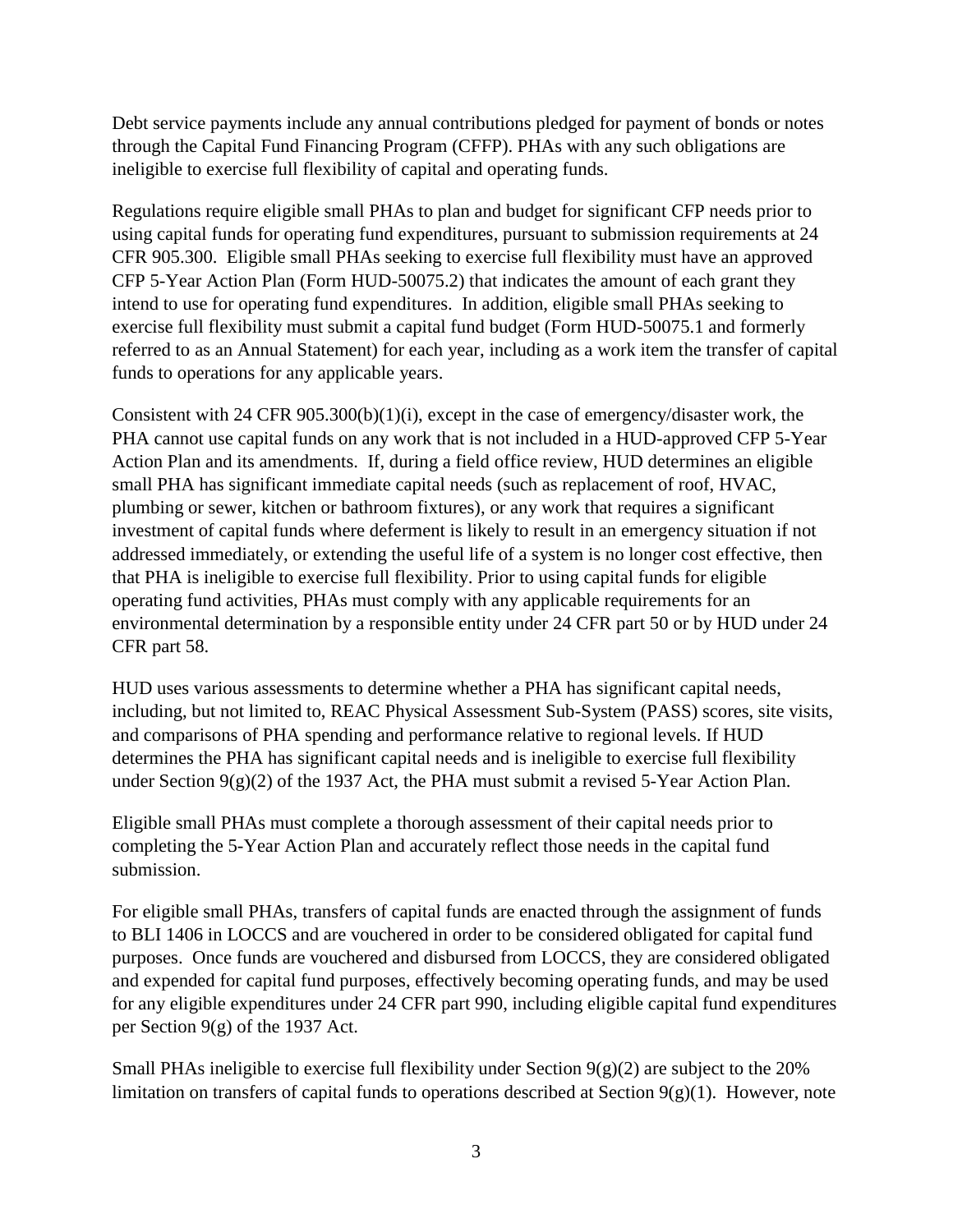that the limitation in Section  $9(g)(1)$  of the 1937 Act is increased to 25% for CFP assistance provided through Federal Fiscal Years (FFYs) 2015 and 2016 capital fund grant awards only, as detailed in the second paragraph of the FFY 2015 and FFY 2016 CFP ACC Amendments.<sup>1</sup>

For FFYs 2015 and 2016 CFP awards, the Secretary may waive the percentage limitation in section  $9(g)(1)$  to allow certain PHAs to use capital funds for anticrime and antidrug activities as defined in section  $9(e)(1)(C)$  of the 1937 Act, including the costs of providing adequate security for public housing residents, as well as above-baseline police service agreements. Small PHAs ineligible to exercise full flexibility that wish to transfer more than 25% of FFY 2015 or FFY 2016 capital funds to operating funds for anticrime and antidrug activities can submit a waiver request to the local HUD field office. The field office reviews and transmits a recommendation on the waiver request to HUD headquarters. Waiver requests are granted at HUD's discretion and for good cause. Good cause determinations are made on a case-by-case basis dependent upon the adequacy of the PHA-provided justification.

PHAs seeking a waiver to use capital funds for anticrime and antidrug activities above the 25% limitation must apply those funds to operating fund-eligible activities (e.g., costs for security guards or ongoing security services.) A waiver request is not necessary for activities which are capital fund-eligible (e.g., installation of lighting, fencing or cameras or training of in-house security staff.) For example, a waiver justified by a PHA's need to install security cameras is unnecessary because the PHA does not need to transfer capital funds to operations to undertake this work. A PHA waiver request to transfer capital funds to operations in order to pay security staff salaries to monitor installed cameras, depending on the circumstances, may be justifiable to address tenant protection needs.

No transfer or expenditure of capital funds on operating fund-eligible work items is permitted unless the transfer of funds is included in a HUD-approved CFP 5-Year Action Plan.

**5. Operating Funds for Capital Expenses.** Eligible small PHAs may exercise full flexibility to use operating funds for eligible CFP activities. The eligible use authority for operating funds extends to operating receipts as defined in Section 2 of the ACC (including excess cash balances as provided under 24 CFR 990.280(b)(5). Eligible uses of excess cash are described in 24 CFR 990.280(b)(5) and the supplement to the Financial Management Handbook (7475.1 Rev CHG-1). When defined sources of excess cash further restrict the use of those funds, the more restrictive criteria apply.

PHAs may not spend operating funds for CFP activities unless such funds are included in an approved CFP 5-Year Action Plan and budget submitted to HUD. HUD anticipates shifting from paper submission of CFP 5-Year Action Plans and budgets to an automated submission through the upcoming Energy Performance and Information Center (EPIC). PHAs completing

 $\overline{a}$ 

<sup>&</sup>lt;sup>1</sup> The Consolidated and Further Continuing Appropriations Act of 2015 increased the limitation in section 9(g)(1) of the 1937 Act to 25 percent for Fiscal Year 2015 Capital Funds. This language was retained in the Consolidated Appropriations Act of 2016.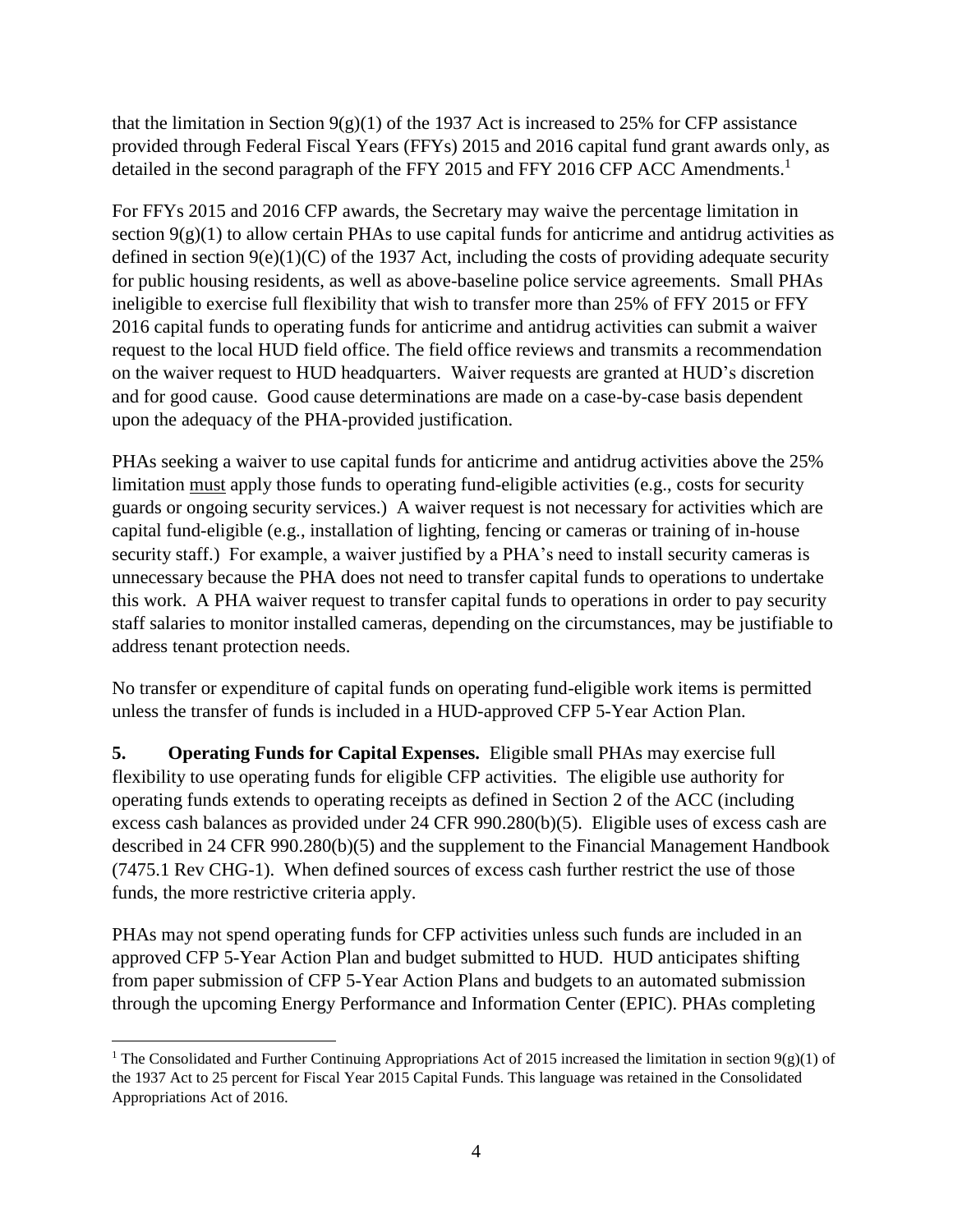the current, paper-based submission process identify the amount of operating funds or excess cash on line L of the 5-Year Action Plan and on line 1 of the budget/annual statement in accordance with instructions on non-CFP funds. Automated submissions in EPIC will have forthcoming guidance to record operating funds or excess cash in their CFP 5-Year Action Plans and budgets. Prior to using operating funds or operating reserves (including excess cash) for eligible capital fund activities, PHAs must comply with environmental requirements for approval.

**6. Financial Data Schedule (FDS) and Low Income Statement Reporting.** In order to account for capital expenditures funded with operating funds and operating reserves (including excess cash), PHAs must enter the project's annual financial report into the Financial Assessment Subsystem (FASS) using the memo accounts noted below. These FDS line items are completed when the project incurs capital costs funded with non-capital fund related monies available under the project's and COCC's income statement (both the CFP and Low Rent Public Housing income statement).

- FDS Line 11610 (Land Purchases): capitalized costs incurred during the current fiscal year related to the purchase of land and related costs to prepare the land for use. Land purchases include the purchase price and the costs needed to prepare the land for its intended use. These additional costs typically include fees for an attorney, title search, clearing, filing, drainage, and the cost of removing buildings that are needed to prepare the land for its intended use. Note that any land purchases are subject to approval by HUD under 24 CFR part 905 development requirements.
- FDS Line 11620 (Building Purchases): capitalized costs incurred during the current fiscal year for buildings and related building improvement projects. Construction in progress costs related to a building or improvement project are also reflected on this line.
- FDS Line 11630 (Furniture and Equipment Dwelling Purchases): capitalized costs incurred during the current fiscal year for purchases of furniture and equipment dwelling units that were capitalized, including costs of movable furniture, equipment, and machinery placed in the dwelling unit or common area.
- FDS Line 11640 (Furniture and Equipment Administrative Purchases): capitalized costs incurred during the current fiscal year of movable furniture, equipment, and machinery used in the administration, maintenance, and other functions (i.e. protective services) of the PHA.
- FDS Line 11650 (Leasehold Improvement Purchases): capitalized costs incurred during the current fiscal year on leased property, such as additions, alterations, remodeling or renovations. Construction in progress costs related to a leasehold improvement project are also be reflected on this line.
- FDS Line 11660 (Infrastructure Purchases): capitalized costs incurred during the current fiscal year includes long-lived capital assets that normally are stationary in nature and